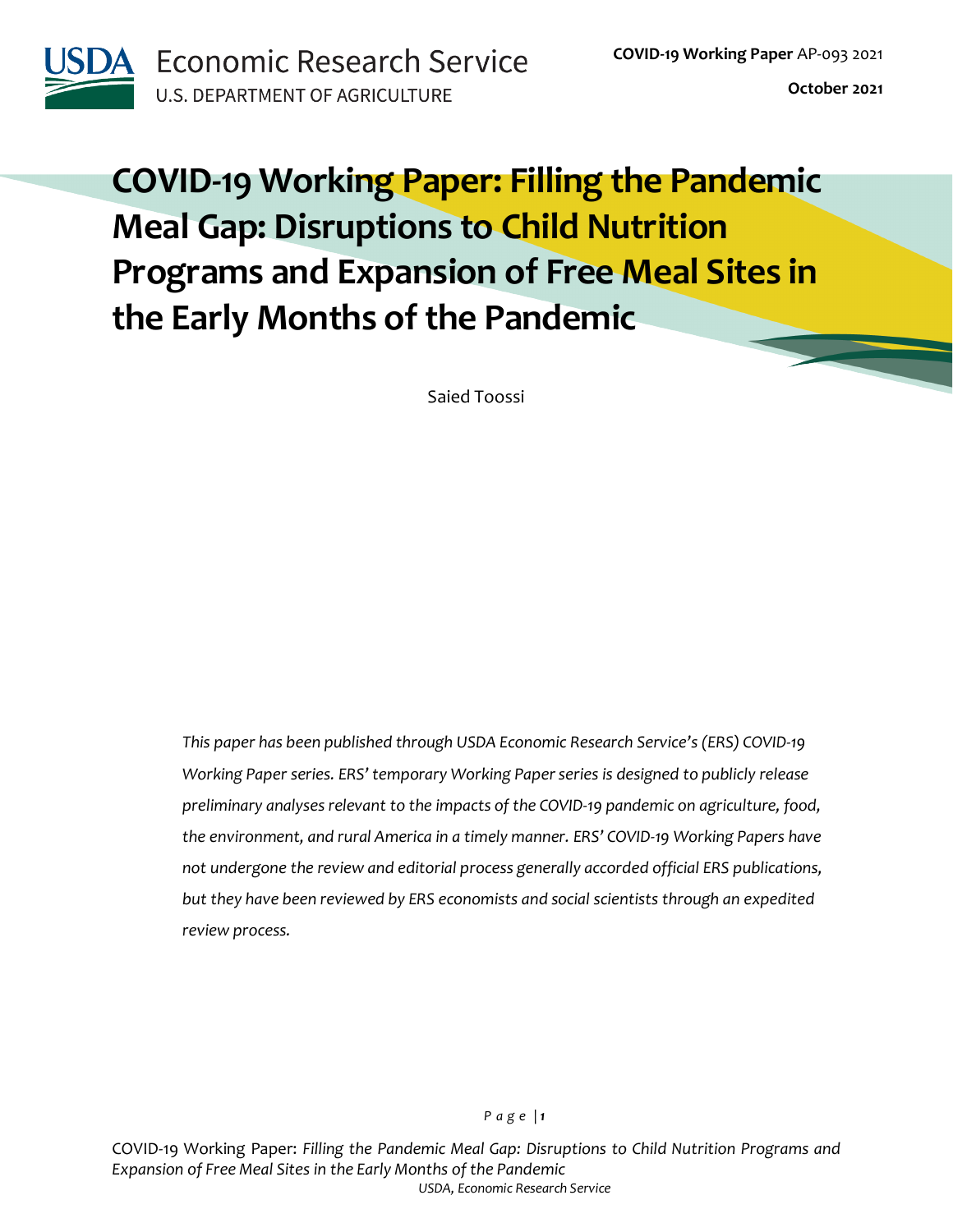### **Abstract**

The Coronavirus (COVID-19) pandemic struck the United States abruptly and unexpectedly, forcing the closure of schools and childcare providers nationwide beginning in March 2020. These closures disrupted the provision of meals to children through the largest of the U.S. Department of Agriculture's (USDA) child nutrition programs. In response, USDA issued a series of waivers, as allowed by law, to facilitate the continued provision of meals to children while prioritizing the health and safety of communities. This working paper assesses the extent to which the existing child nutrition infrastructure was able to rapidly adapt to meet the needs of children in the immediate aftermath of the unforeseen crises. It documents disruptions in the provision of meals through the National School Lunch Program (NSLP), School Breakfast Program (SBP), and Child and Adult Care Food Program (CACFP) from March through May 2020, and it examines the extent to which waivers allowing greater flexibility in their implementation and the expansion of free meal sites helped to compensate for these disruptions. This analysis uses data from USDA, Food and Nutrition Service (FNS) on program participation and meals served for Federal fiscal years (FYs) 2009 through 2020 and the number and type of free meal sites operating in 2019 and 2020. Overall, 6.6 billion meals were served through the NSLP, SBP, and CACFP throughout FY 2020, 2.9 billion fewer than in the previous fiscal year. However, the Summer Food Service Program (SFSP) which serves about 150 million meals in a typical year through free meal sites—served an additional 1.3 billion meals in FY 2020. Reflecting this increase, the number of free meal sites serving children expanded rapidly between March and May 2020, partially compensating for disruptions to the provision of meals through the NSLP, SBP, and CACFP during the 2019–20 school year. Overall, 1.1 billion meals were served through the NSLP, SBP, and CACFP from March through May 2020, 1.8 billion fewer compared to the same period in the prior year. Meals served through the SFSP alone compensated for 31 percent of this gap. In sum, the pandemic meal gap for children might have been even larger had child nutrition programs not rapidly adapted at the onset of the pandemic. Other Federal and nongovernmental food and nutrition assistance programs not considered in this analysis may have also helped to fulfill children's nutrition needs.

**Keywords:** COVID-19, coronavirus, pandemic, child nutrition programs, National School Lunch Program, School Breakfast Program, Child and Adult Care Food Program, Seamless Summer Option, Summer Food Service Program, free meals.

**Acknowledgments:** The author would like to thank reviewers from USDA, Economic Research Service, USDA, Food and Nutrition Service, and the Office of the Chief Economist for their reviews of this analysis. The author also thanks Laura Roth and Margaret Applebaum, USDA, Food and Nutrition Service, for data assistance.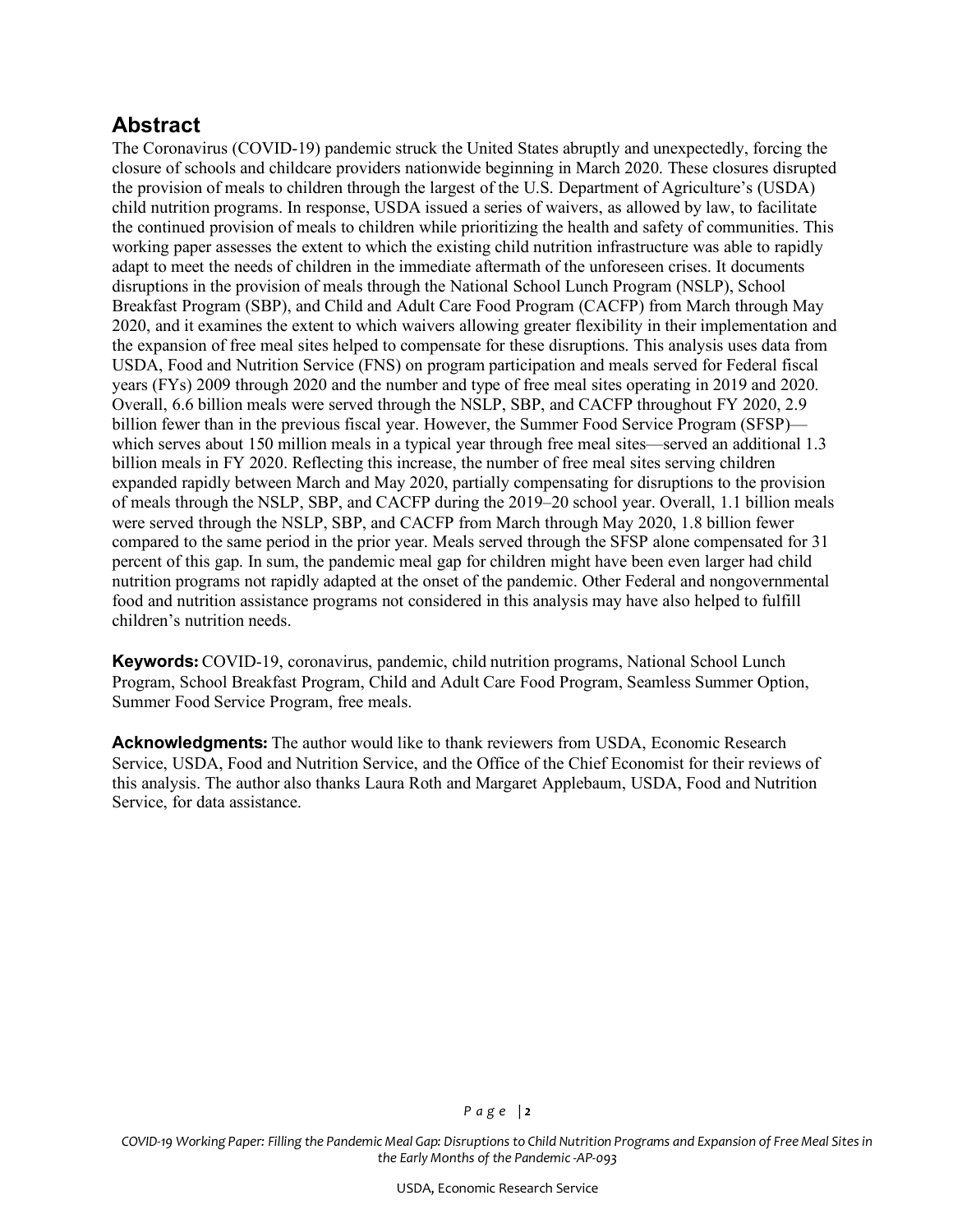Use of commercial and trade names does not imply approval or constitute endorsement by USDA.

To ensure the quality of its research reports and satisfy governmentwide standards, ERS requires that all research reports with substantively new material be reviewed by qualified technical research peers. This technical peer review process, coordinated by ERS' Peer Review Coordinating Council, allows experts who possess the technical background, perspective, and expertise to provide an objective and meaningful assessment of the output's substantive content and clarity of communication during the publication's review.

In accordance with Federal civil rights law and U.S. Department of Agriculture (USDA) civil rights regulations and policies, the USDA, its Agencies, offices, and employees, and institutions participating in or administering USDA programs are prohibited from discriminating based on race, color, national origin, religion, sex, gender identity (including gender expression), sexual orientation, disability, age, marital status, family/parental status, income derived from a public assistance program, political beliefs, or reprisal or retaliation for prior civil rights activity, in any program or activity conducted or funded by USDA (not all bases apply to all programs). Remedies and complaint filing deadlines vary by program or incident.

Persons with disabilities who require alternative means of communication for program information (e.g., Braille, large print, audiotape, American Sign Language, etc.) should contact the responsible Agency or USDA's TARGET Center at (202) 720-2600 (voice and TTY) or contact USDA through the Federal Relay Service at (800) 877-8339. Additionally, program information may be made available in languages other than English.

To file a program discrimination complaint, complete the USDA Program Discrimination Complaint Form, AD-3027, found online at How to File a Program Discrimination Complaint and at any USDA office or write a letter addressed to USDA and provide in the letter all of the information requested in the form. To request a copy of the complaint form, call (866) 632-9992. Submit your completed form or letter to USDA by: (1) mail: U.S. Department of Agriculture, Office of the Assistant Secretary for Civil Rights, 1400 Independence Avenue, SW, Washington, D.C. 20250-9410; (2) fax: (202) 690-7442; or (3) email: program.intake@usda.gov.

USDA is an equal opportunity provider, employer, and lender.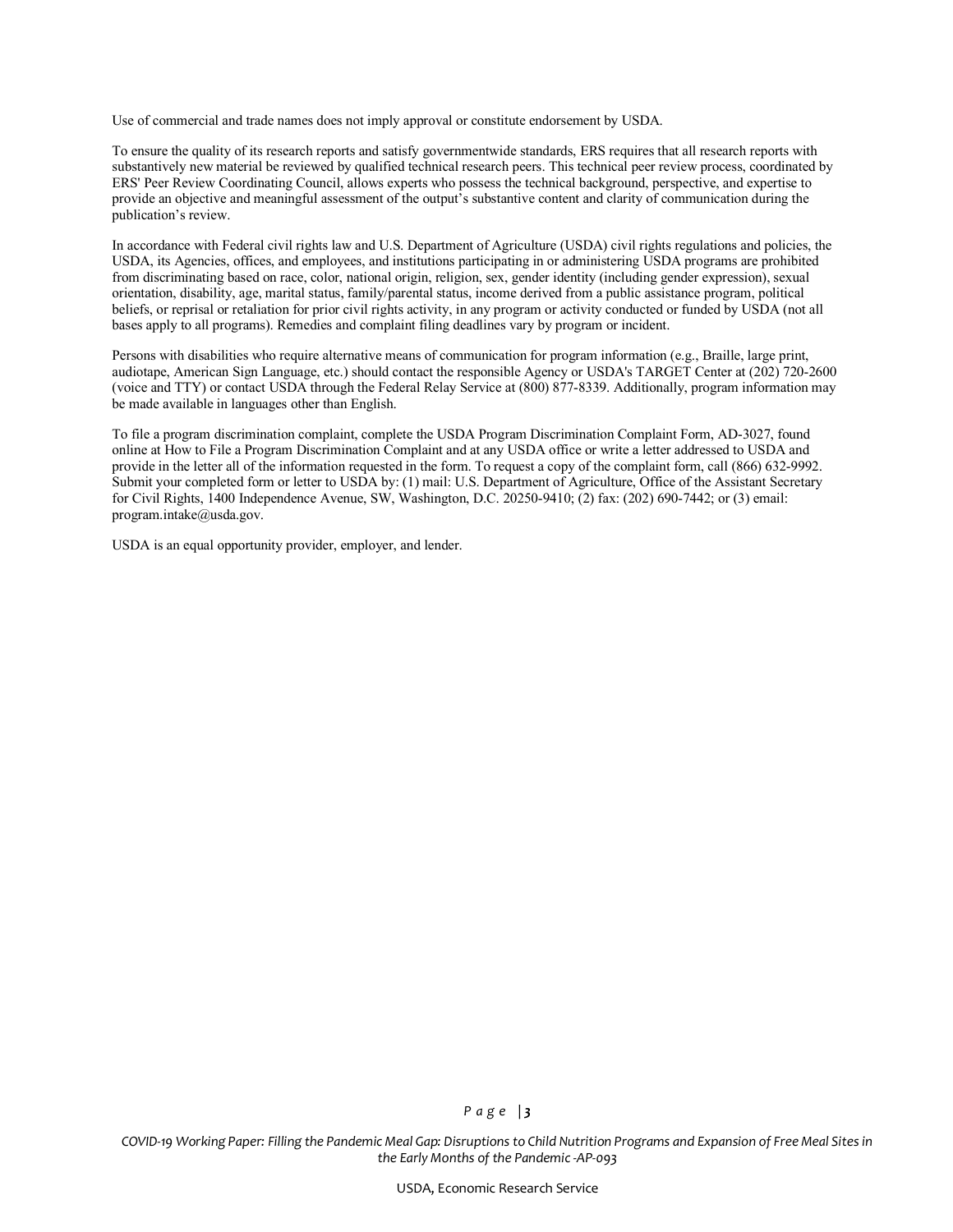### **Table of Contents**

#### **Errata**

**On November 4, 2021, text on page 6 describing the increase in the number of meals served through the Summer Food Service Program from March through May 2020 as compared to the same period in 2019 was revised to reflect the correct change. No figures or tables were impacted.**

#### **Errata**

**On February 22, 2022, figure 3 was revised to correctly label Summer Food Service Program Meals in fiscal year 2020 and Free Meal Sites. No text or other figures were impacted.** 

#### *Page | 4*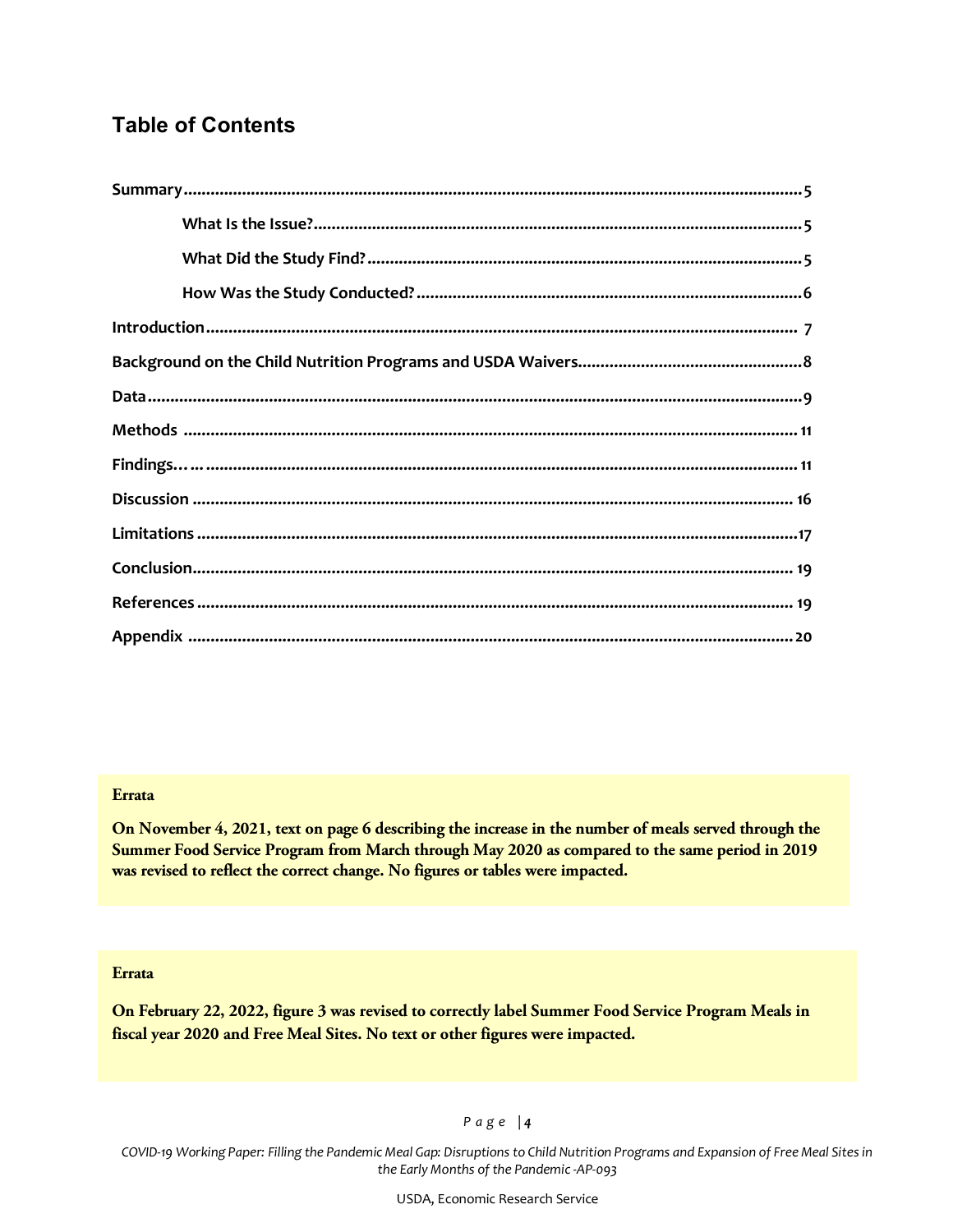## **FILLING THE PANDEMIC MEAL GAP: DISRUPTIONS TO CHILD NUTRITION PROGRAMS AND EXPANSION OF FREE MEAL SITES IN THE EARLY MONTHS OF THE PANDEMIC**

#### **Summary**

What Is the Issue?

The Coronavirus pandemic unexpectedly forced the closure of schools and childcare providers nationwide beginning in March 2020. These closures disrupted the provision of meals to children through the U.S. Department of Agriculture's (USDA) largest child nutrition programs—the National School Lunch Program (NSLP), School Breakfast Program (SBP), and Child and Adult Care Food Program (CACFP). Simultaneously, the economic downturn caused by the pandemic led to an increase in food needs. In response, USDA issued a series of waivers for its child nutrition programs to facilitate the continued provision of meals to children while prioritizing the health and safety of communities.

Typically, NSLP, SBP, and CACFP are required to serve meals that meet Federal nutrition standards in group settings and at specific times during the day, among other requirements. USDA waivers suspended these requirements and allowed for "grab and go" meals that could be picked up by children's parents or guardians, among other changes. Another set of waivers expanded the scope and coverage of free meal sites operating through the Seamless Summer Option (SSO) and Summer Food Service Program (SFSP).

The sudden disruption to the child nutrition programs and subsequent Federal response was unprecedented. This working paper assesses the extent to which the child nutrition infrastructure was able to rapidly adapt to meet the needs of children in the immediate aftermath of the unforeseen crises by examining the extent to which USDA waivers and the expansion of free meal sites helped to compensate for the unexpected disruption to meal provision through the NSLP, SBP, and CACFP from March through May 2020.

#### What Did the Study Find?

- At least 28,987 free meal sites were operating in March 2020. The number of operating free meal sites expanded to over 31,347 by May 2020. Comparatively, only 6,254 were reported as operating in May 2019.
- Overall, between March and May 2020, the child nutrition programs served 1.7 billion meals that may have otherwise not been distributed, or roughly 59 percent of what was served over the same period in the previous year.

#### *Page | 5*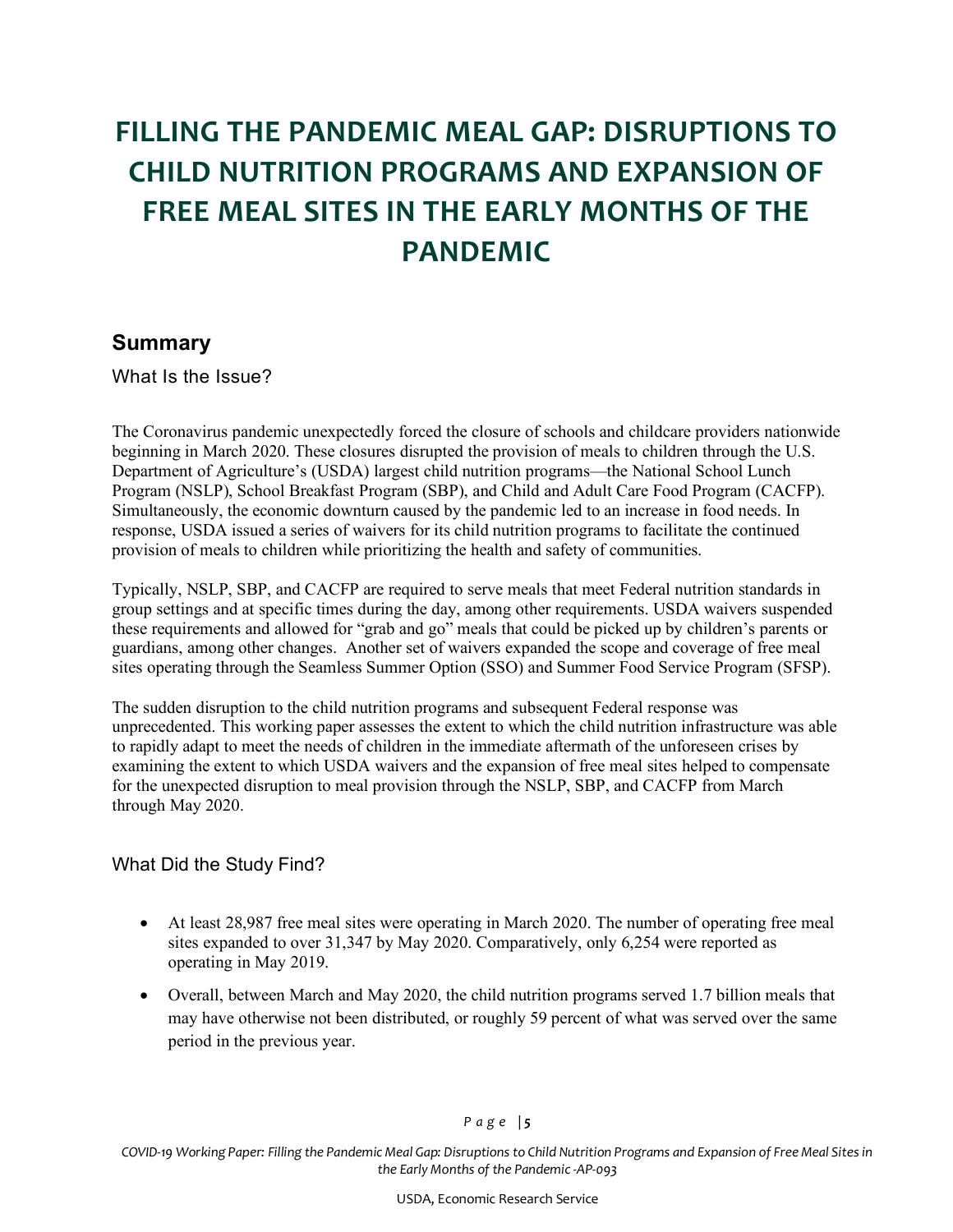- Free meal sites operating through the SFSP alone served 564 million of the 1.7 billion meals served from March through May 2020. This was about 457 times greater than the number of meals served through the SFSP over the same period in the previous year.
- Other Federal and nongovernmental food and nutrition assistance programs not considered in this analysis—such as the Pandemic Electronic Benefits Program, the Supplemental Nutrition Assistance Program, or food banks and pantries—may have also helped to fulfill children's nutrition needs during this period.

#### How Was the Study Conducted?

This analysis used data from USDA, Food and Nutrition Service 2009-2019 Program Information Reports (Keydata Reports), 2020 Program Information Report (Keydata Report) available as of January 2021, SFSP sites by type for 2019-2020, 2019 Meals for Kids Site Finder extracted on June 1, 2021, and 2020 Meals for Kids Site Finder extracted on March 23, 2021.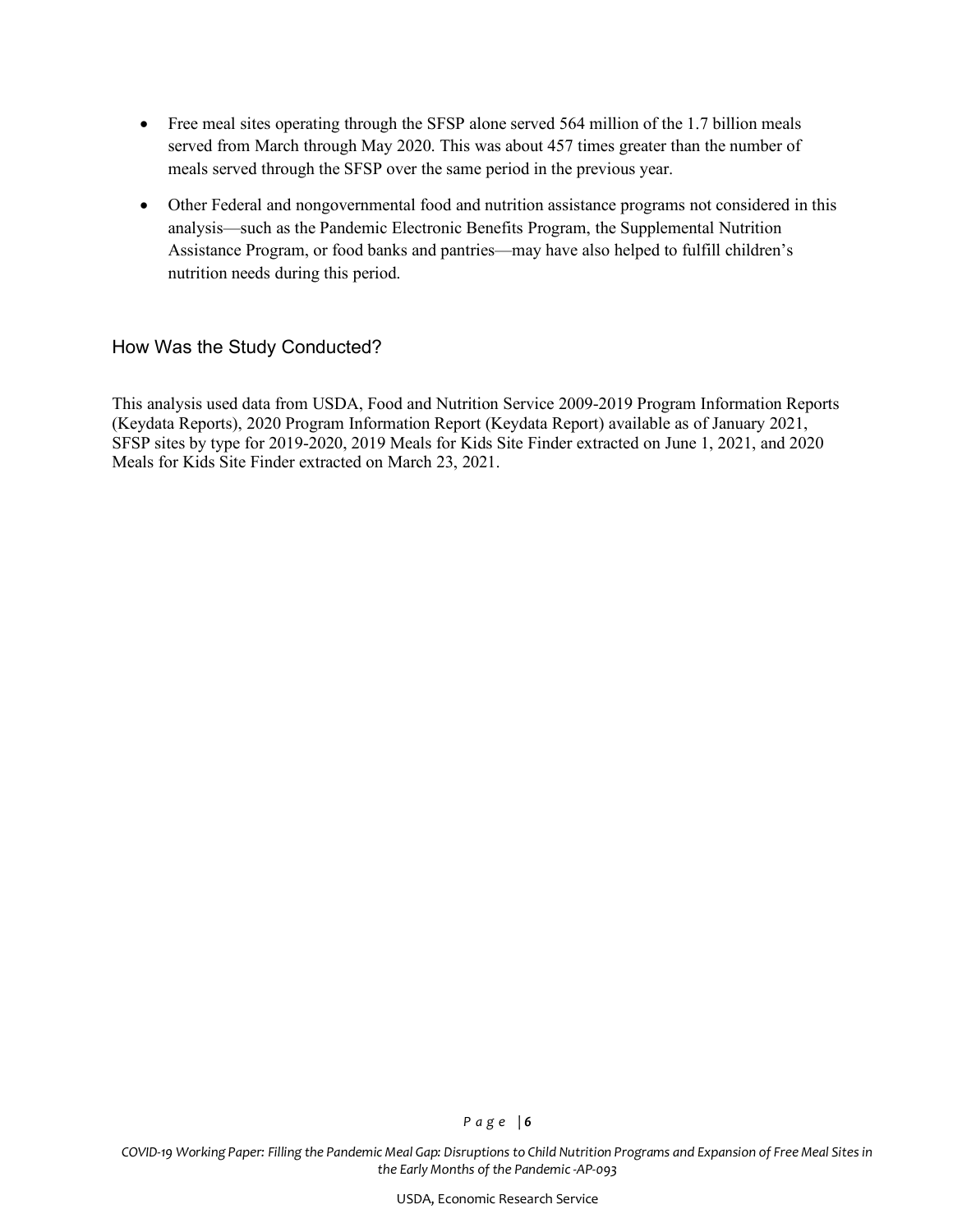### **Introduction**

The Coronavirus (COVID-19) pandemic struck the United States abruptly and unexpectedly in the early months of 2020, leading to a sharp downturn in economic conditions and rising hardships for millions of households. Compounding these hardships were disruptions to Federal programs targeting households most vulnerable to economic shocks. Among the disrupted Federal programs were the largest of the Nation's child nutrition programs—the National School Lunch Program (NSLP), School Breakfast Program (SBP), and Child and Adult Care Food Program (CACFP)—which provide free or subsidized meals to tens of millions of children through schools and childcare providers nationwide. Participation in these programs has been linked to improved food security, nutritional intake, and health outcomes among children, particularly those from low-income households (Ralston et al., 2017).

As schools and childcare providers nationwide began closing in March 2020 in response to the pandemic, children were set to lose access to nearly 3 billion meals,<sup>[1](#page-6-0)</sup> and their associated benefits, through the end of the school year. Simultaneously, rising unemployment contributed to an increase in the prevalence of food insecurity—defined as having limited or uncertain access to nutritious food—which has been associated with numerous negative health and developmental outcomes for children (Ralston et al., 2017; Restrepo et al., 2021). Based on data from the United States Census Bureau's Household Pulse Survey (HPS), about 10 percent of all households and 13 percent of households with children reported sometimes or often not having enough to eat by the end of April 2020. These percentages were up from 4.1 and 3.9 percent in [2](#page-6-1)019, respectively. $2$ 

In response to school and childcare provider closures and to meet rising food needs, the U.S. Department of Agriculture (USDA) announced a series of waivers, as allowed by law,<sup>[3](#page-6-2)</sup> for its child nutrition programs to help facilitate the continued provision of meals to children while prioritizing the health and safety of communities. One set of waivers provided flexibilities that allowed for the provision of meals while accommodating social distancing recommendations. Another set expanded the scope and coverage of free meal sites operating through the Summer Food Service Program (SFSP) and Seamless Summer Option (SSO) (Kinsey et al., 2020). As a result of these waivers, the number of sites offering free meals to children proliferated in the early months of the pandemic.

The sudden disruption to the child nutrition programs and the subsequent Federal response were unprecedented. This working paper assesses the extent to which the child nutrition infrastructure was able to rapidly adapt to meet the needs of children in the immediate aftermath of the unforeseen crises. More specifically, by examining trends in meal provision in the early months of the pandemic, this report gauges the extent to which USDA waivers and the expansion of free meal sites helped to compensate for the unexpected disruption to meal provision through NSLP, SBP, and CACFP and, by extension, helped

*Page | 7* 

<span id="page-6-0"></span><sup>&</sup>lt;sup>1</sup> This is the number of meals served across the 3 programs between March and May 2019. From October 2019 through February 2020, prior to school and childcare provider closures, the number of meals served per month through NSLP, SBP, and CACFP were similar to that served over the period October 2018 through February 2019.

<span id="page-6-1"></span><sup>&</sup>lt;sup>2</sup> The 2019 figures are reported in Coleman-Jensen et al. (2020). The statistics from the HPS are based on a single question assessing a household's food sufficiency, while those from Coleman-Jensen et al. (2020) are based on a series of questions contained in the Food Security Supplement of the U.S. Census Bureau's Current Population Survey.

<span id="page-6-2"></span><sup>&</sup>lt;sup>3</sup> Specifically, the Families First Coronavirus Response Act and the Coronavirus Aid, Relief, and Economic Security Act, both signed into law in March of 2020.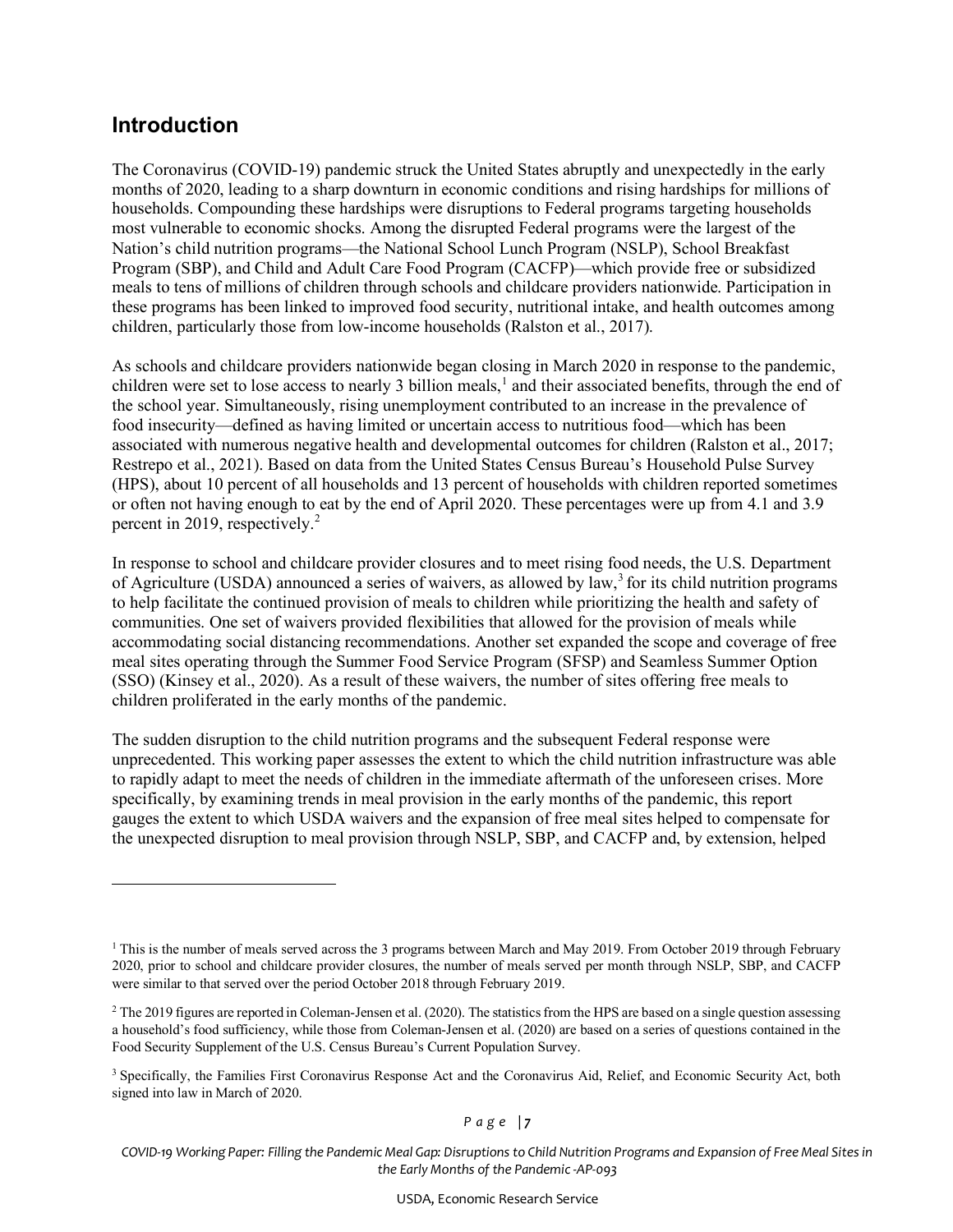to safeguard the food and nutrition security of children. Implications, as well as other efforts to ensure children's access to nutritious foods during school and childcare closures, are also discussed.

### **Background on the Child Nutrition Programs and USDA Waivers**

The NSLP and SBP are the largest of the child nutrition programs. In a typical year, these programs serve about 30 and 15 million children each school day, respectively, mostly from August through May.<sup>[4](#page-7-0)</sup> The third largest program is CACFP, which averages a daily attendance of roughly 4.6 million people in a typical year. Although CACFP serves some adults, 96 percent of the program's meals go to children. Together, these programs provide Federally subsidized, nutritious meals at low or no cost to children across hundreds of thousands of participating schools and childcare providers nationwide. Meals are served through a three-tiered system. Children from households with income below 130 percent of the Federal poverty line (FPL) are eligible for free meals; those from households with income between 130 and 185 percent of the FPL are eligible for reduced-price meals; and those from households with income above 185 percent of the FPL are eligible for full-price meals.

Schools and childcare providers participating in these programs are required to serve meals that meet Federal nutrition standards in group settings and at specific times during the day, among other requirements. In response to the pandemic, USDA issued a series of waivers suspending these requirements and allowing for "grab and go" meals that could be picked up by children's parents or guardians, among other changes. [5](#page-7-1)

Another set of waivers expanded the scope and coverage of SSO and SFSP. Typically, these programs provide free meals to children in areas or sites where at least half of children qualify for free or reducedprice meals through sponsored, qualifying organizations (e.g., camps, community centers, or other places where children gather) when schools are not in session (e.g., student vacations of at least 10 days for SSO and 15 days for SFSP, such as summer break) or during unanticipated school closures between October and April. The waivers lifted these restrictions, allowing for the provision of free meals throughout the year in all areas through schools and childcare providers closed for instruction and/or care due to the pandemic as well as other qualifying locations.

Although SSO and SFSP function similarly, they are subject to different Federal requirements and meal reimbursement rates. The SSO operates as an extension of NSLP and SBP, allowing school districts to continue providing meals to children when schools are not in session—either at schools or a sponsored location—without having to bear additional administrative burdens. As such, meals served through SSO are reimbursed at NSLP and SBP rates. On the other hand, SFSP is a distinct program subject to different nutrition and monitoring requirements. Additionally, meals served through SFSP are reimbursed at a

<span id="page-7-0"></span><sup>4</sup> While most schools operate under a "traditional" calendar—which includes about two months of summer vacation and shorter holidays during the school year—some operate under a modified "year-round" calendar with a shorter summer vacation and extended holidays throughout the school year.

<span id="page-7-1"></span><sup>5</sup> Specifically, these were the "Meal Pattern Waiver," "Non-congregate Feeding Waiver," "MealTimes Waiver," and "Parent/Guardian Meal Pick-Up Waiver," among others. A complete list of waivers can be found online at the Child Nutrition COVID-19 Waivers webpage hosted by USDA, Food and Nutrition Service.

*COVID-19 Working Paper: Filling the Pandemic Meal Gap: Disruptions to Child Nutrition Programs and Expansion of Free Meal Sites in the Early Months of the Pandemic -AP-093*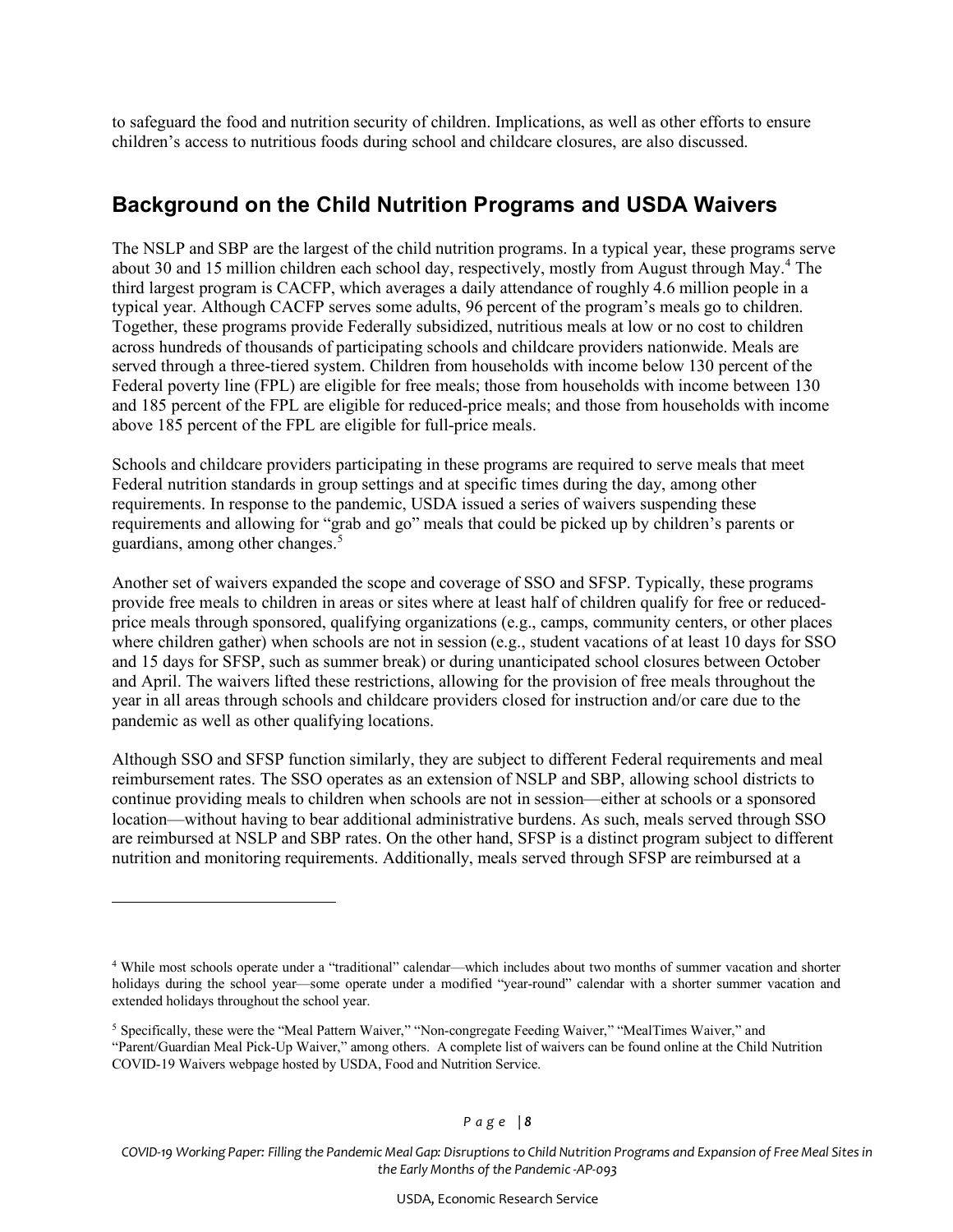higher rate than SSO meals.<sup>[6](#page-8-0)</sup> Beginning in March 2020, childcare providers forced to close but which would otherwise have served meals through CACFP under typical circumstances could continue to do so through that program to children normally enrolled in their care as well as through SSO if sponsored by a school district or through SFSP.

### **Data**

This working paper used two complementary sets of USDA, Food and Nutrition Service (FNS) data. The first comes from the 2009–2020 Program Information Reports (Keydata Reports).[7](#page-8-1) These reports provide an overview of expenditures on and participation in USDA's food and nutrition assistance programs over the course of each Federal fiscal year (FY), which runs from October 1 through September 30 (e.g., FY 2020 covers the period October 1, 2019, through September 30, 2020). More specifically, the Keydata Reports provide annual and monthly data for meals served (including the number that are free, reducedprice, or full price) through NSLP, SBP, CACFP, and SFSP. In addition, the reports supply data on the number of SFSP participants and sites for July, the program's peak month in a typical year and the only month for which FNS requires that States report this information. The Keydata Reports are supplemented by information on the number of school sponsored SFSP sites for July 2019 and 2020.

For monthly data on the type and number of free meal sites operating in 2019 and 2020, this analysis used data from the Meals for Kids Site Finder (Site Finder), an online tool developed by USDA to help families find nearby free meal sites.<sup>[8](#page-8-2)</sup> This source includes the names of free meal sites operating through either SSO or SFSP and that of their sponsoring organization, as well as the dates they began and ended their operations. The names of free meal sites and their sponsoring organizations are used to identify which are schools and/or sponsored by a school district.<sup>[9](#page-8-3)</sup> The beginning and end dates are used to calculate the number of sites operating each month.<sup>[10](#page-8-4)</sup>

Three caveats warrant consideration. First, data from the Keydata Reports for the number of SFSP sites operating in July of each year includes those open to all children in the community and those only serving enrolled children, whereas data from the Site Finder includes only sites open to all children (whether SSO or SFSP). Second, although information on the number of free meal sites operating through SFSP in the Keydata Reports is based on program reporting requirements, numbers for operating open free meal sites from the Site Finder are voluntarily reported by States and may not be comprehensive in all months,

*Page | 9* 

<span id="page-8-0"></span><sup>6</sup> For the 2019–20 school year, the Federal reimbursement rates for free breakfasts and lunches were \$2.20 and \$3.50 for SSO and up to \$2.38 and \$4.15 for SFSP.

<span id="page-8-1"></span> $<sup>7</sup>$  This paper uses the annual Keydata Reports available as of January 2021.</sup>

<span id="page-8-2"></span><sup>8</sup> This study uses 2019 Site Finder data extracted on June 1, 2021 and 2020 Site Finder data extracted on March 23, 2021.

<span id="page-8-3"></span><sup>9</sup> Schools included any entity with "school" or "academy," or "elementary," "middle," "high," or some derivation or shorthand thereof (e.g., "elem" or "m.s.") in its name, including private schools. School districts included any entity with "school district" or "board of education," or some derivation or shorthand thereof (e.g., "s.d.") in its name.

<span id="page-8-4"></span> $10$  A site is counted as operating in a month if it began operating on some day in that month, ended its operations on some day in that month, or if the month falls between the beginning and end dates of the sites operation.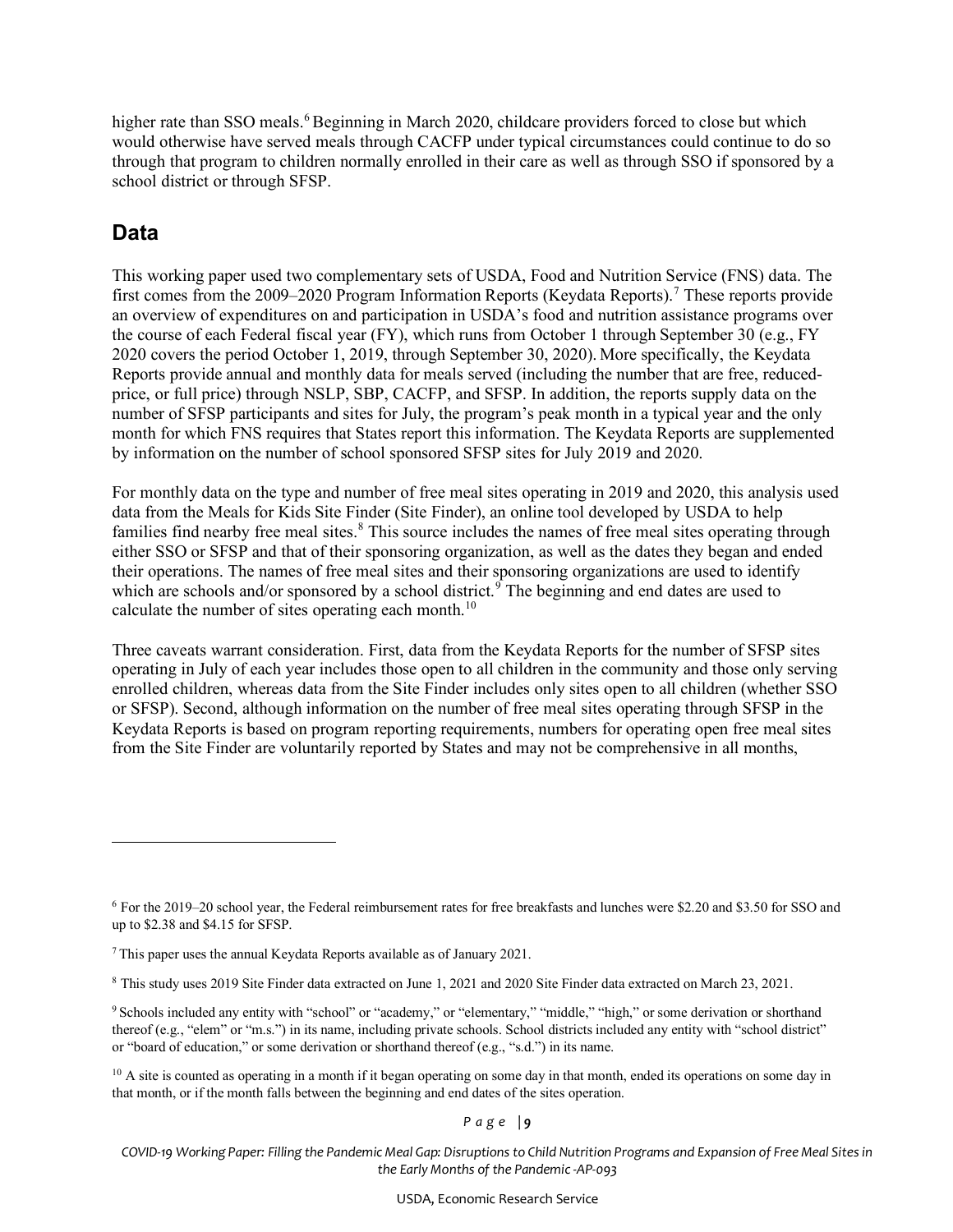resulting in an undercount of free meal sites.<sup>[11](#page-9-0)</sup> Nevertheless, this data can still inform about trends in the number operating in the early months of the pandemic.

The reliability of trends observed in the Site Finder data were assessed in four ways. First, the number of sites reported in the Site Finder data as operating in July 2020 was compared to the number of SFSP sites reported for July in the FY 2020 Keydata Report. As would be expected if trends observed in the Site Finder data are reliable, the number of sites operating in July as reported in the two data sets was similar (appendix table A1, panel B). Second, the number of sites reported in the Site Finder data was compared to the number of SFSP meals served in the FY 2020 Keydata Report by month. Again, as would be expected if observed trends in the Site Finder data are reliable, the number of sites reported was low in months when low numbers of SFSP meals were served and increased as higher numbers of SFSP meals were served, with sharp increases in both beginning in March 2020 (appendix table A1, panel B). Third, the same comparisons were made using 2019 data from both sources. The same similarities and relationships were observed across the two in 2019 as in 2020 (appendix table A1, panel A). Finally, comparing trends in the number of reported sites in the Site Finder data for 2019 and 2020 showed a sharp, large increase coinciding with the summer months (June and July) in 2019 and a sharp, large increase coinciding with the closure of schools and childcare providers in March 2020, as would be expected (appendix table A1, panels A and B).

Lastly, meals served through sites operating under SSO are reported as being served through NSLP or SBP in the Keydata Reports since SSO operates through the latter programs. However, all States mandated or recommended that schools close for instruction in March 2020, with most mandating closures through the end of the school year. Recent estimates suggest that 90 percent of public schools were closed in April 2020, and 85 percent remained closed in May (Education Week, 2021; Parolin and Lee, 2021). Many childcare providers also began closing in March 2020. While data on the share of free meals distributed through NSLP, SBP, and CACFP from March through April—and the share of free meal sites open to all children that are schools or sponsored by school districts—are used to provide a sense of how many meals were served through SSO, the analysis focused primarily on trends in meals served through SFSP. These caveats notwithstanding, these data sources constitute the best available information on meals served through the child nutrition programs and free meal sites at the national level.

<span id="page-9-0"></span><sup>&</sup>lt;sup>11</sup> The Meals for Kids Site Finder is typically not available in March but went live on March 26, 2020 in response to the pandemic. As such, States may not have been ready or able to report a full count of free meal sites on short notice and while the transition to providing free meals was ongoing. Reporting improved over subsequent months, however.

*COVID-19 Working Paper: Filling the Pandemic Meal Gap: Disruptions to Child Nutrition Programs and Expansion of Free Meal Sites in the Early Months of the Pandemic -AP-093*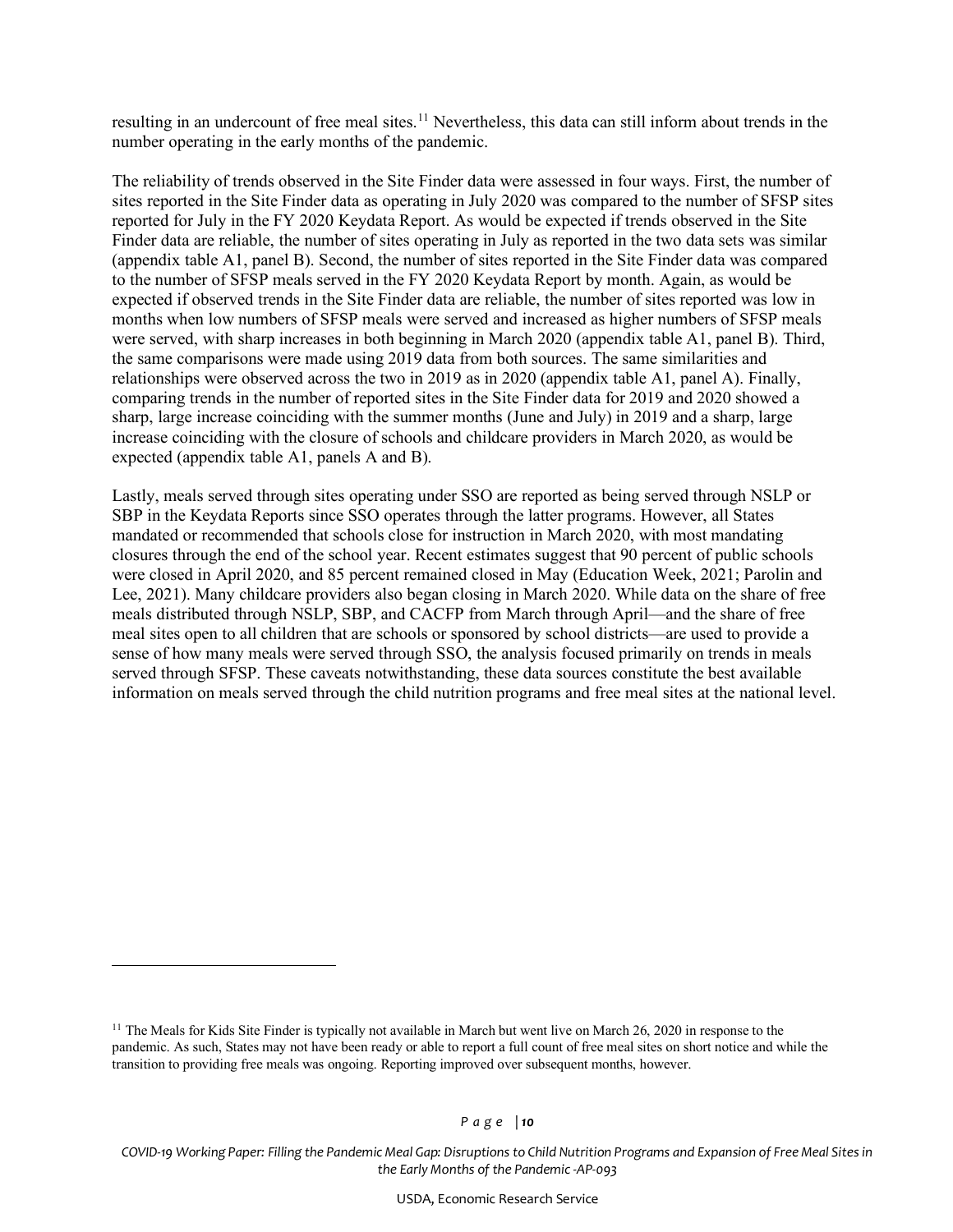### **Methods**

This working paper uses annual measures corresponding to fiscal years to examine trends across years and monthly data to examine trends within years. Examining trends across years provides historical context for the pandemic's impact on child nutrition programs in FY 2020 overall, while examining trends within 2020 emphasizes its abruptness and the immediate response to mitigate it. When discussing within-year trends, this paper has focused on the period from March through May 2020, the last month of the academic year in most school districts. This is done for two reasons.

First, focusing the analysis on the period from March through May 2020 provides a clearer understanding of the immediate effect of the pandemic on the routine operations of child nutrition programs and better reflects the ability of the child nutrition infrastructure to rapidly adapt to unforeseen crises. More specifically, this period provides the ability to isolate the initial pandemic response of the child nutrition programs to provide critical meals to children during this unprecedented event. While conditions were ever changing and challenging throughout the pandemic, focusing on this period captures the immediate operational pivot. Second, and relatedly, restricting the analysis to this period helps to avoid added complexity as additional policies and programs were implemented in response to the pandemic and as schools and childcare providers began reopening in August (Parolin and Lee, 2021).<sup>[12](#page-10-0)</sup> Additionally, meal provision through NSLP and SBP largely ceases after May as most schools close for the summer months.

### **Findings**

From 2009 through 2019, the 3 largest child nutrition programs and SFSP served an average of 9.5 billion meals annually (figure 1). In each of those years, SFSP accounted for roughly 1.5 percent of meals served. Those dynamics changed in 2020 as schools and childcare providers closed. The number of meals served through SFSP increased by nearly 800 percent, from 142 million in FY 2019 to 1.3 billion in FY 2020, accounting for 16 percent of all meals served that year. Nevertheless, 1.6 billion fewer meals were served overall across all four programs in FY 2020 as compared to the year before, mostly driven by declines in meals served through NSLP.

<span id="page-10-0"></span> $12$  These include the issuance of Pandemic Electronic Benefit Transfer benefits (discussed below) and the distribution of food packages through the Farmers to Families Food Box Program, among others.

*COVID-19 Working Paper: Filling the Pandemic Meal Gap: Disruptions to Child Nutrition Programs and Expansion of Free Meal Sites in the Early Months of the Pandemic -AP-093*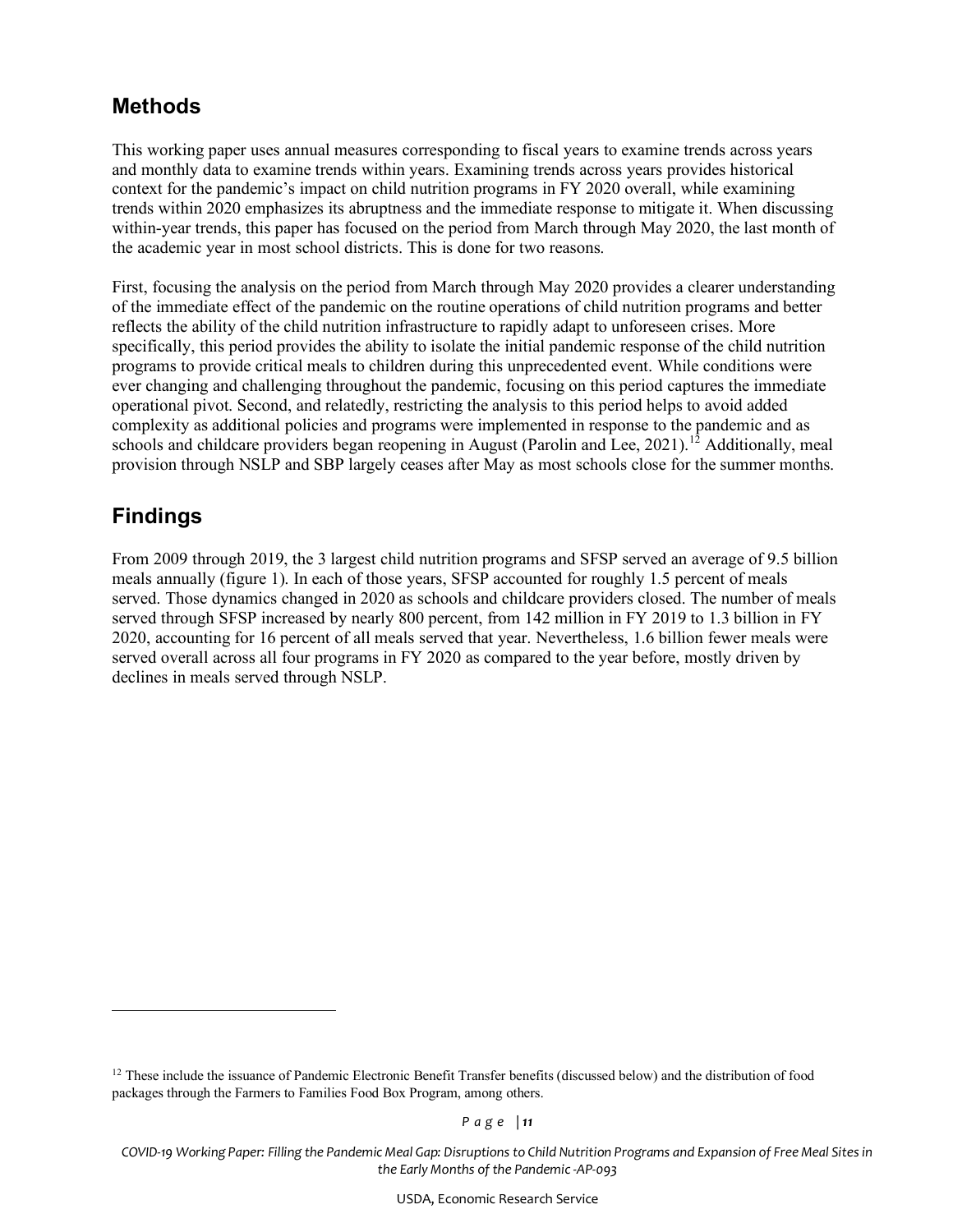

#### Figure 1 **Total meals served across the NSLP, SBP, CACFP, and SFSP, fiscal years 2009–20**

Notes: The Federal fiscal years (FYs) begin on October 1 and end on September 30. Meals recorded as being served through the NSLP and SBP in FY 2020 may have been served through the Seamless Summer Option. NSLP=National School Lunch Program; SBP=School Breakfast Program; CACFP=Child and Adult Care Food Program; SFSP=Summer Food Service Program.

Source: USDA, Economic Research Service using data from USDA, Food and Nutrition Service, Program Information Reports (Keydata Reports) available as of January 2021 for Federal fiscal years 2009 through 2020.

Reflecting the increase in meals served through SFSP, July participation in the program nearly doubled in FY 2020 relative to FY 2019 (figure 2). However, the increase in participation was not matched by an increase in SFSP sites. The number of SFSP free meal sites had been steadily increasing over the past decade, peaking at 50,080 in 2017, before declining to 47,471 by 2019 and 37,498 in 2020. Stated differently, 10,000 fewer sites served about twice the number of children in July 2020.

These figures mask important trends within 2020, however, and the lower number of SFSP sites may reflect a greater share of sites operating through SSO instead.[13](#page-13-0) Between March and May 2020, 1.1 billion meals were reported as being served through NSLP, SBP, and CACFP, 86 percent of which were free.

<sup>&</sup>lt;sup>13</sup> Additionally, school districts delivering meals to students (e.g., along bus routes or at their homes) through the SFSP may not have counted each delivery location as a distinct SFSP free meal site.

*COVID-19 Working Paper: Filling the Pandemic Meal Gap: Disruptions to Child Nutrition Programs and Expansion of Free Meal Sites in the Early Months of the Pandemic -AP-093*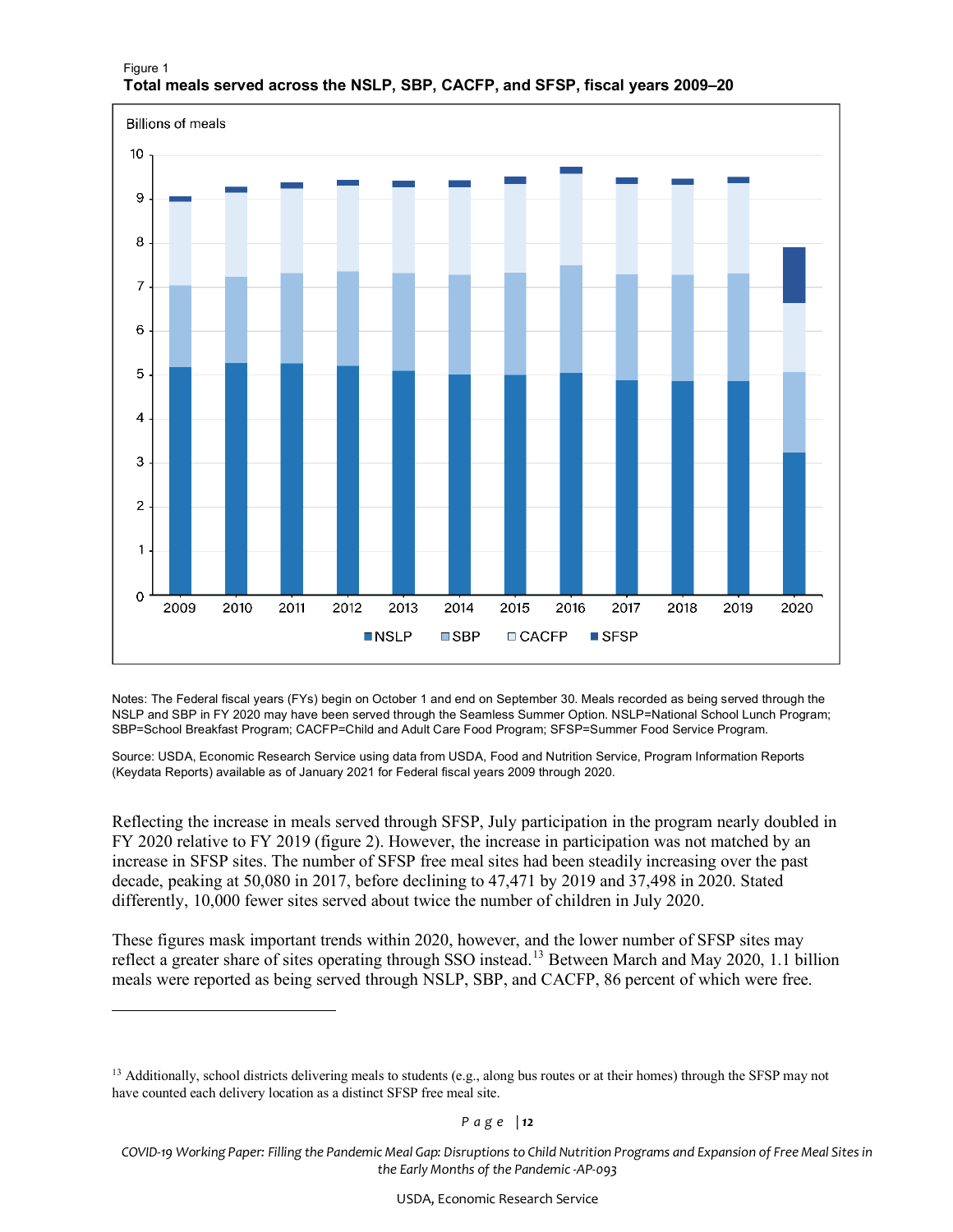Comparatively, 2.9 billion meals were served through the programs over the same period in 2019, though only 73 percent of them were free. The sizeable difference in the share of free meals served across the two periods may suggest high take-up of SSO among schools and some childcare providers between March and May 2020 given the low administrative burden of doing so. As schools and childcare providers began closing for instruction or care, the number of free meal sites open to all children, including schools and locations sponsored by school districts, grew rapidly.



#### Figure 2 **Trends in July SFSP participation and sites, fiscal years 2009–20**

Notes: Federal fiscal years begin on October 1 and end on September 30. Number of sites includes those open to all children in the community and those serving only children enrolled at the site. SFSP=Summer Food Service Program.

Source: USDA, Economic Research Service using data from USDA, Food and Nutrition Service, Program Information Reports (Keydata Reports) available as of January 2021 for Federal fiscal years 2009 through 2020.

#### *Page | 13*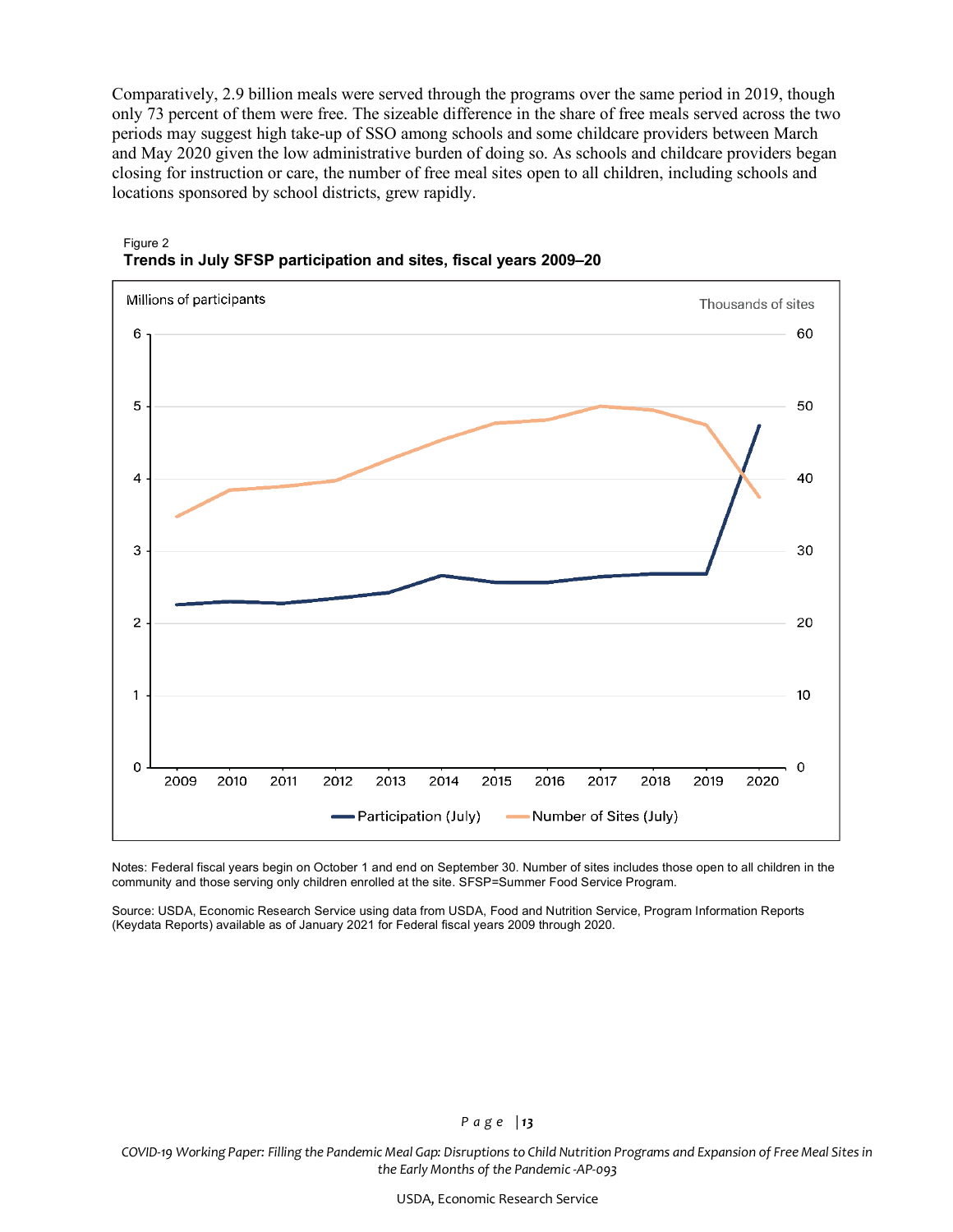The number of reported free meal sites open to all children (whether SSO or SFSP) increased from fewer than 1,000 in January and February to at least 28,987 in March and at least 31,347 by May (table 1).<sup>[14](#page-16-0)</sup> Comparatively, fewer than one thousand free meal sites operated from January through April of 2019, and only 6,254 did so in May 2019. Schools and school-district sponsored locations comprised the majority of free meal sites in March 2020, likely reflecting the ability of schools and school districts to quickly transition their existing meal programs to distribute free meals. In that month, schools constituted about 50.2 percent of all sites and school district sponsored locations about 72.6 percent (table 1). Their share declined over time, however, as more locations and sponsoring organizations also began providing free meals and as the school year came to an end. By May, about 45.2 percent and 65.1 percent of reported free meal sites were schools or sponsored by a school district. Nevertheless, these shares were 6.3 percentage points and 20.4 percentage points greater than in May 2019. Similarly, the share of school sponsored SFSP sites was 8.1 percentage points greater in July 2020 compared to the same month in the previous year (table 1). This may suggest a transition to SFSP, perhaps due to its higher meal reimbursement rates.

Table 1

|  |  | Number of reporting States and free meal sites reported in the Site Finder data, 2019–20 |  |  |
|--|--|------------------------------------------------------------------------------------------|--|--|
|--|--|------------------------------------------------------------------------------------------|--|--|

|                  |                            | <b>Number of</b>          | Percent of Free Meal Sites that are |                                  | <b>Percent of SFSP sites</b>  |  |  |  |
|------------------|----------------------------|---------------------------|-------------------------------------|----------------------------------|-------------------------------|--|--|--|
| <b>Month</b>     | <b>States</b><br>reporting | <b>Free Meal</b><br>sites | <b>Schools</b>                      | Sponsored by school<br>districts | that were school<br>sponsored |  |  |  |
| Panel A: FY 2019 |                            |                           |                                     |                                  |                               |  |  |  |
| January          | 18                         | 84                        | 58.3                                | 71.4                             |                               |  |  |  |
| Februarv         | 20                         | 82                        | 54.9                                | 72.0                             |                               |  |  |  |
| March            | 18                         | 95                        | 63.2                                | 75.8                             |                               |  |  |  |
| April            | 20                         | 83                        | 61.4                                | 69.9                             |                               |  |  |  |
| May              | 40                         | 6,245                     | 38.9                                | 44.7                             |                               |  |  |  |
| June             | 51                         | 49,668                    | 35.4                                | 49.5                             |                               |  |  |  |
| July             | 51                         | 49,670                    | 32.3                                | 49.2                             | 48.8                          |  |  |  |
|                  |                            |                           |                                     |                                  |                               |  |  |  |
| Panel B: FY 2020 |                            |                           |                                     |                                  |                               |  |  |  |
| January          | 15                         | 302                       | 76.2                                | 77.2                             |                               |  |  |  |
| Februarv         | 18                         | 310                       | 77.7                                | 75.8                             |                               |  |  |  |
| March            | 48                         | 28.987                    | 50.2                                | 72.6                             |                               |  |  |  |
| April            | 49                         | 30,730                    | 47.9                                | 70.2                             |                               |  |  |  |
| May              | 51                         | 31,347                    | 45.2                                | 65.1                             |                               |  |  |  |
| June             | 52                         | 35,243                    | 36.4                                | 52.1                             |                               |  |  |  |
| July             | 52                         | 35,296                    | 35.1                                | 49.7                             | 56.9                          |  |  |  |

Notes: States include Puerto Rico and Washington, DC. The first two columns present the number of states reporting in each month and the number of free meal sites reported, respectively. Columns 3 and 4 report the percent of free meal sites that are schools and the percent of free meal sites that are sponsored by a school district for each month, respectively. The last column shows the share of school sponsored SFSP sites for the month of July. Panels A and B correspond to data for Federal fiscal years (FYs) 2019 and 2020.

Source: USDA, Economic Research Service using data from USDA Food and Nutrition Service 2020 Meals for Kids Site Finder extracted on March 23, 2021, 2019 Meals for Kids Site Finder extracted on June 1, 2021, and SFSP sites by type.

<span id="page-13-0"></span><sup>&</sup>lt;sup>14</sup> As mentioned previously, States reported the number of operating free meal sites listed in the Site Finder data on a voluntary basis. The small numbers of free meal sites operating in January and February 2020 may therefore reflect a lack of reporting or underreporting among States. However, comparing the number of free meal sites operating from January through July 2020 with that over the same period for 2019 shows that it is likely that there were fewer than 1,000 free meal sites operating in these months (appendix table A1).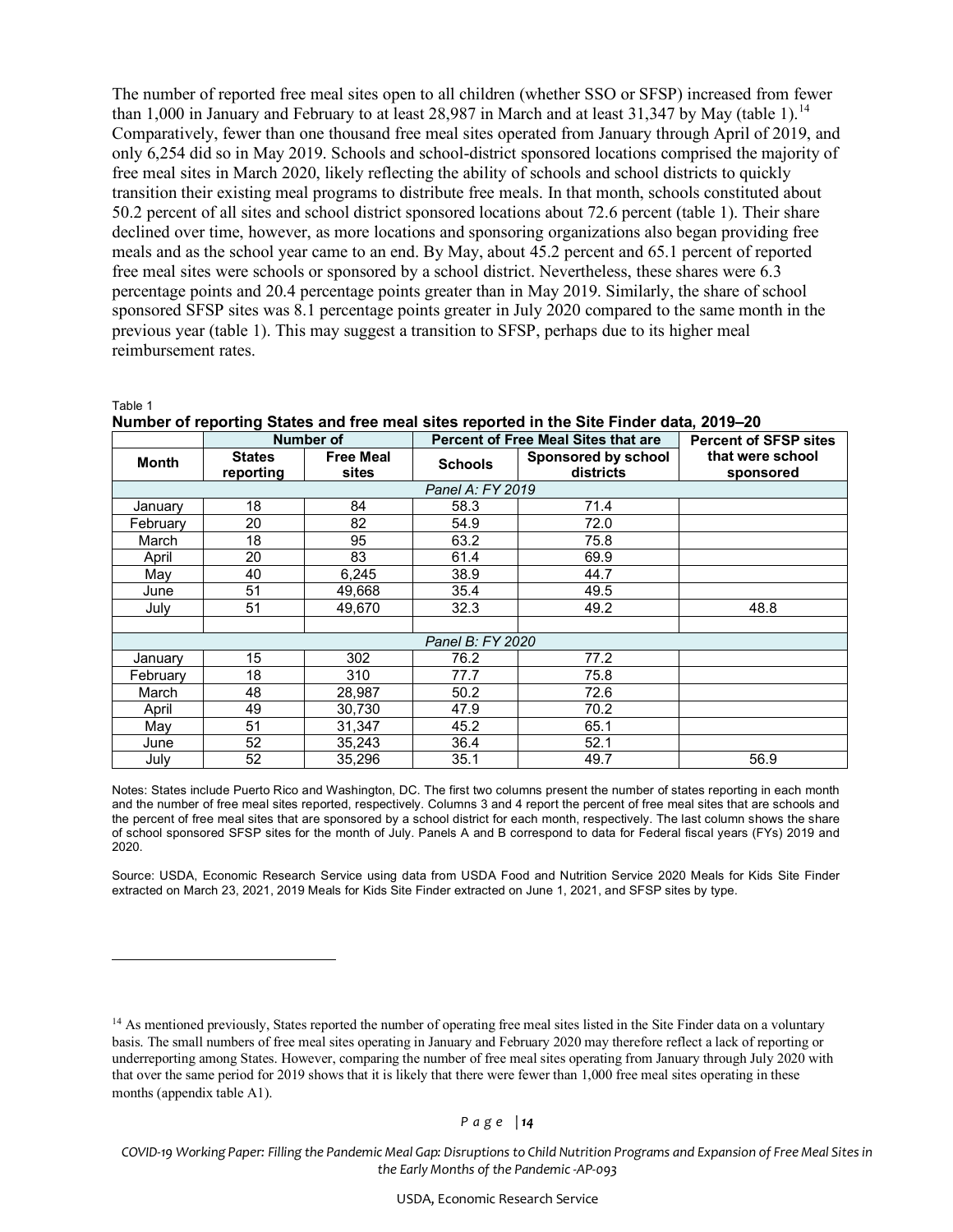In line with the increase in free meal sites from March through May 2020, and in sharp contrast to the same period in the previous year, a total of 564 million meals were distributed through SFSP in these months (figure 3). As such, the meals served through SFSP alone constituted 31 percent of the additional 1.8 billion meals that would have otherwise been served through schools and childcare providers had their operations not been disrupted during these months.[15](#page-18-0) Overall, about 1.7 billion meals were served across the 4 programs between March and May 2020 or roughly 59 percent of what was served over the same months in the previous .



Figure 3 **Trends in meals served through the SFSP and number of free meal sites**

Notes: The number of free meal sites includes only those open to all children in the community. SFSP=Summer Food Service Program.

Source: USDA, Economic Research Service using data from USDA, Food and Nutrition Service, 2020 Program Information Report (Keydata Reports) available as of January 2021 and the Meals for Kids Site Finder extracted on March 23, 2021.

*Page | 15*

<sup>&</sup>lt;sup>15</sup> Trends across FY 2019 and FY 2020 in the provision of NSLP, SBP, and CACFP meals were similar from October through February, suggesting that roughly the same number of meals would have been served from March to May 2020 as in the previous year if not for the disruption cause d by the pandemic.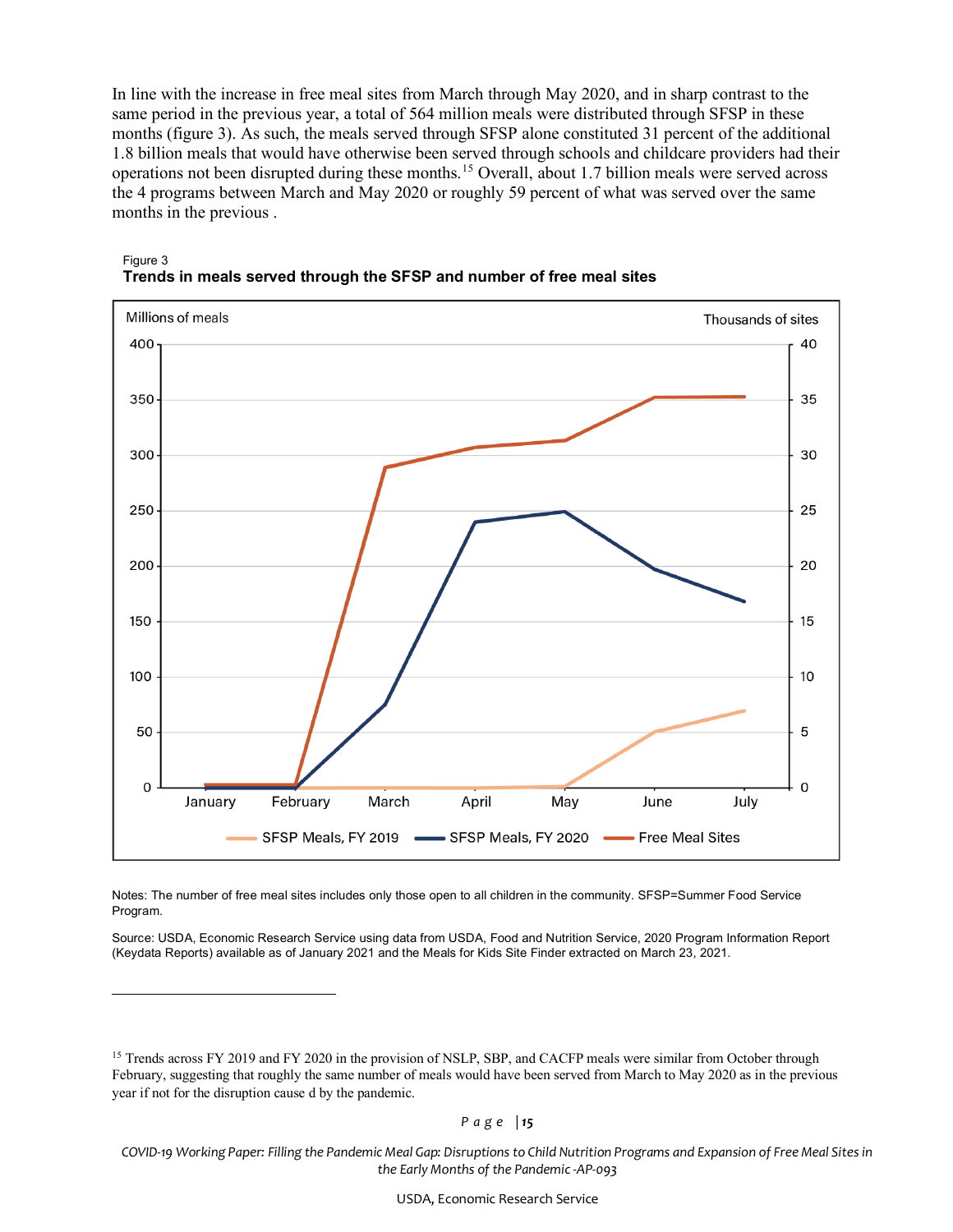### **Discussion**

This analysis shows that the child nutrition program infrastructure can mobilize rapidly to meet increases in children's food needs during an unforeseen crisis through expanded access and coverage. According to the HPS, of the roughly 13 percent of households with children that reported receiving free food in April and May 2020, about 70 percent reported receiving free meals from schools or other locations targeting children. To the extent that the meals helped to buffer children from hunger, they may also have shielded them from the adverse health and developmental outcomes associated with food insecurity. In fact, the food insecurity rate among households with children typically increases in the summer months when most schools are closed, and research conducted prior to the pandemic suggests SSO and SFSP free meal sites are associated with reductions in the likelihood of such households sometimes or often not having enough to eat. Free meal sites have tended to be more prevalent in urban areas, however, leaving many rural communities underserved (Turner and Calvert, 2019). Ongoing research examines the distribution of free meal sites across the United States during the pandemic and whether—and to what extent—their proliferation impacted children's food insecurity, nutritional intake, and other health outcomes.

Although the meals served benefitted millions of children who may otherwise have gone without food, they did not entirely fill the gap created by disruptions to NSLP, SBP, and CACFP. However, it is important to note that this analysis did not consider other sources of Federal food assistance that also benefitted children in the early months of the pandemic and may have reduced reliance on the child nutrition programs, such as the Pandemic Electronic Benefit Transfer (P-EBT) program and the Supplemental Nutrition Assistance Program (SNAP).<sup>16</sup>

The Pandemic Electronic Benefit Transfer program was launched to reimburse qualifying households for the value of meals forgone because of COVID-19 related school closures with benefits that could be used to purchase groceries. By the end of September 2020, States had issued roughly \$10.7 billion in P-EBT benefits, and early evidence suggests the program may have reduced food hardship among low-income families with children (Bauer et al., 2020).<sup>[17](#page-19-1)</sup> Furthermore, roughly 3 million additional households (corresponding to about 6 million individuals) enrolled in SNAP—which provides monthly benefits that can be used to purchase food items at authorized retailers—between March and May 2020. Monthly benefits for households participating in SNAP were also increased. Such increases have been associated with a reduction in the likelihood of food insecurity (Gregory et al., 2015). The introduction of P-EBT, along with increases in SNAP participation and benefits, translated to \$19.6 billion in benefits being redeemed for groceries from March through May 2020, about \$6.2 billion greater than the amount redeemed over the same period in the previous year (Jones, 2021).

Nongovernmental food assistance through charitable organizations, such as food pantries, may also have provided support.<sup>[18](#page-19-2)</sup> Recent research suggests that reliance on charitable food receipt among adults with

<sup>&</sup>lt;sup>16</sup> A detailed description of all the Federal food and nutrition assistance programs that may have been consequential is outside the scope of this working paper. An overview of these programs for FY 2020 can be found in Toossi, Jones, and Hodges (2021). For an overview of these programs in a typical year, see Tiehen (2020).

<sup>&</sup>lt;sup>17</sup> The roll-out of P-EBT across States was staggered, and many did not begin issuing benefits until the end of May or after. In cases where States could not issue P-EBT benefits to cover missed school meals from March through May during those months, benefits were issued retroactively (Koné Consulting, 2020).

 $18$  Though primarily nongovernmental, some may be partially supported through government programs, such as The Emergency Food Assistance Program, which provides foods purchased by USDA to food banks and other charitable organizations for distribution to those in need.

*COVID-19 Working Paper: Filling the Pandemic Meal Gap: Disruptions to Child Nutrition Programs and Expansion of Free Meal Sites in the Early Months of the Pandemic -AP-093*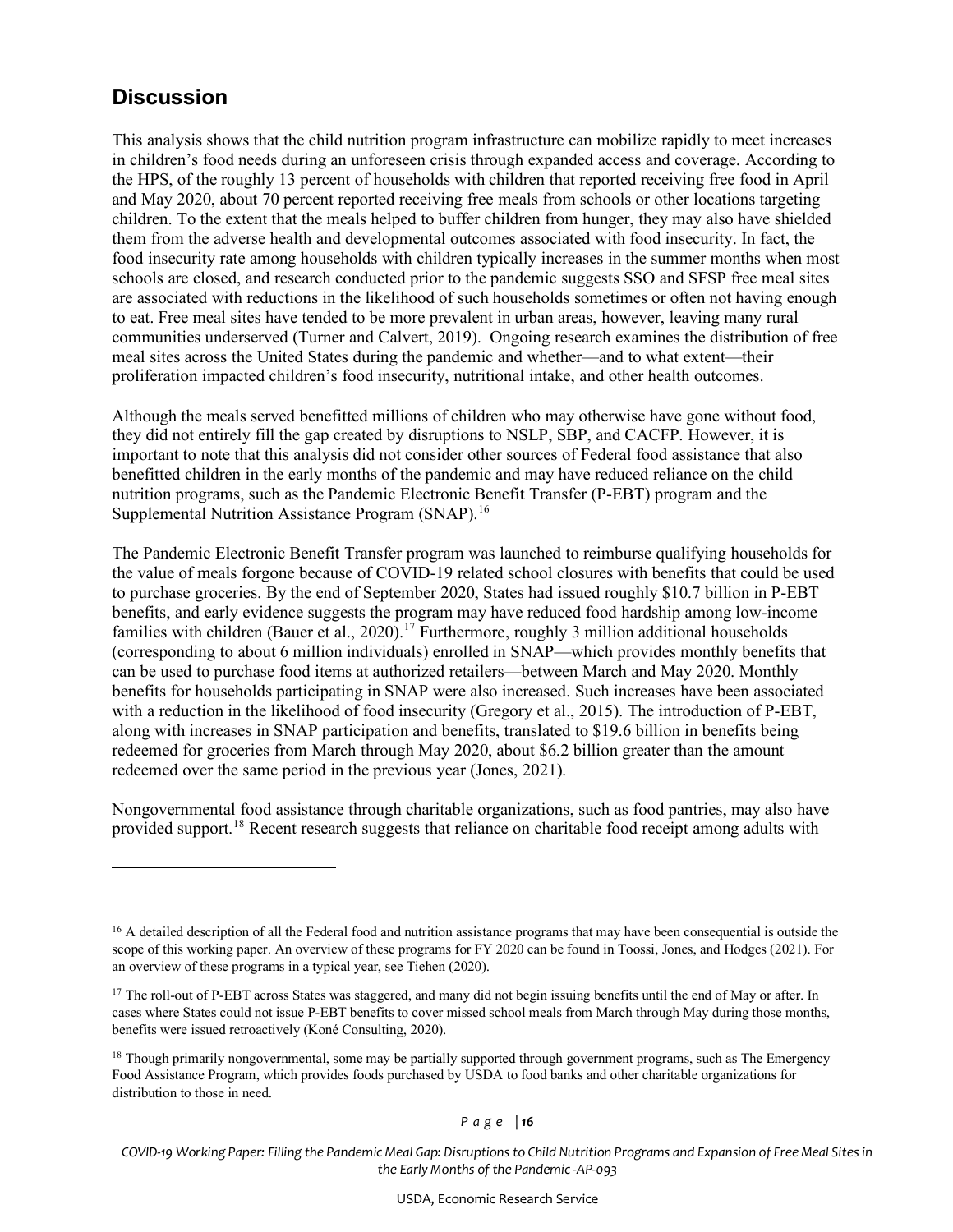incomes under 185 percent of the Federal poverty line was 61 percent higher in June 2020 compared to December 2019 (Ziliak, 2020). In addition, HPS data suggests about 20 percent of households with children who reported receiving free food in April and May 2020 did so from a food pantry or food bank. Future research could consider how the entirety of the food and nutrition assistance safety net, Governmental and nongovernmental, worked to meet food needs during the COVID-19 pandemic.

Additionally, as documented elsewhere, the flexibilities offered under USDA child nutrition program waivers produced a variety of strategies that school districts employed to facilitate the provision of meals, including meal delivery and/or providing multiple days' worth of meals at a time (Kinsey et al., 2020; Jablonski et al., 2020; McLoughlin et al., 2020). In some cases, meals were provided to all members of a community, regardless of age or parental or guardianship status (McLoughlin et al., 2020). In fact, among childless households reporting receipt of free food, about 9 percent reported receiving meals from a school or other location targeting children in April and May 2020.<sup>[19](#page-19-3)</sup> In addition to serving the needs of children, these "community nutrition programs" reveal the versatility of the child nutrition program infrastructure. Examining and comparing the effectiveness of these various approaches is another avenue for future research.

### **Limitations**

As previously discussed, the Site Finder data are reported on a voluntary basis and may not be comprehensive in all months. As a result, the number of free meal sites operating during the period under consideration in this analysis are likely undercounted. Nevertheless, while the precise number of free meal sites operating cannot be determined, the trends observed in the data are informative about changes to the child nutrition landscape in response to school and childcare provider closures beginning in March 2020. Furthermore, the names of free meal sites and their sponsoring organization as reported in the Site Finder data was used to determine the share operating in schools and/or sponsored by a school district. Although the collection of terms used as identifiers are likely to capture the vast majority of such sites, the method employed is imperfect and may have missed some. Additionally, absent data on meals served through the SSO, this analysis relied on the share of free meal sites operating at schools or sponsored by a school district and the share of free meals served through the NSLP, SBP, and CACFP to draw inferences about the number of SSO meals distributed, with the number of meals distributed through SFSP serving as a lower bound on the total number of meals distributed through free meal sites between March and May of 2020. Finally, although other food and nutrition assistance programs that may have also helped fulfill children's nutrition needs from March through May 2020 were discussed, data limitations precluded their explicit inclusion in the analysis, which focuses on the child nutrition programs.

<span id="page-16-0"></span><sup>&</sup>lt;sup>19</sup> Other than meals served to eligible adults (over the age of 60 or living with a disability and enrolled in adult daycare facilities) through the CACFP (less than 5 percent of the program's participants), meals made available to adults through these initiatives were funded through sources other than the USDA child nutrition programs.

*COVID-19 Working Paper: Filling the Pandemic Meal Gap: Disruptions to Child Nutrition Programs and Expansion of Free Meal Sites in the Early Months of the Pandemic -AP-093*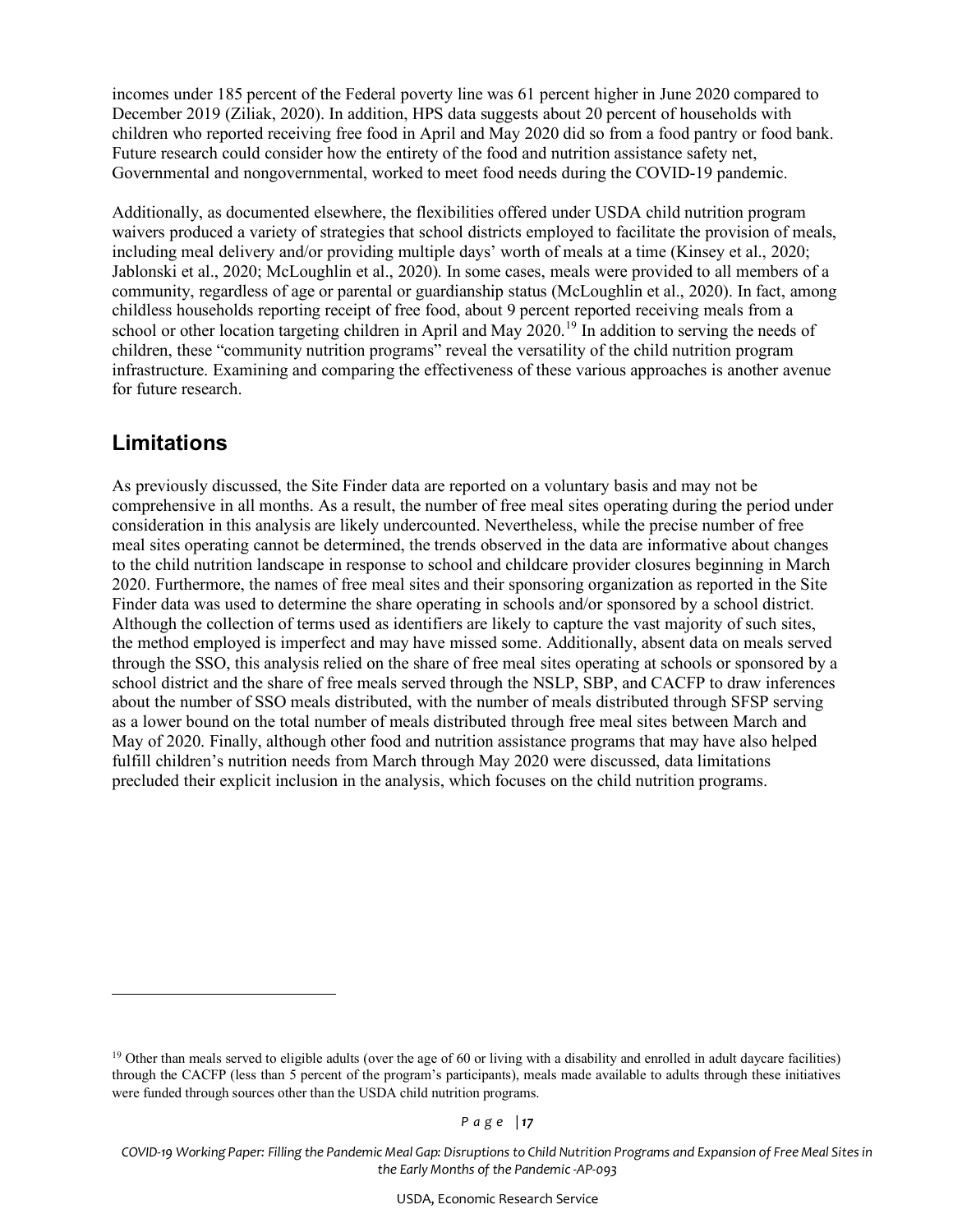### **Conclusions**

The COVID-19 pandemic forced the closure of schools and childcare providers nationwide beginning in March 2020, thereby disrupting the provision of meals through the largest of USDA's child nutrition programs. In response to these disruptions and to meet rising food needs, USDA issued a series of waivers providing additional flexibilities in the implementation of these programs and expanding the scope and coverage of free meal sites operating through SSO and SFSP. This working paper assesses the extent to which the child nutrition infrastructure was able to rapidly adapt to meet the needs of children in the immediate aftermath of the unforeseen crises. Overall, 1.7 billion meals were served between March and May 2020 that may have otherwise not been, with 564 million of them being served through free meal sites operating under the SFSP alone. The analysis shows that the child nutrition program infrastructure can be rapidly mobilized to meet children's food needs during unforeseen crises. Other Federal and nongovernmental food and nutrition assistance programs not considered in this analysis may have also helped to fulfill children's nutrition needs.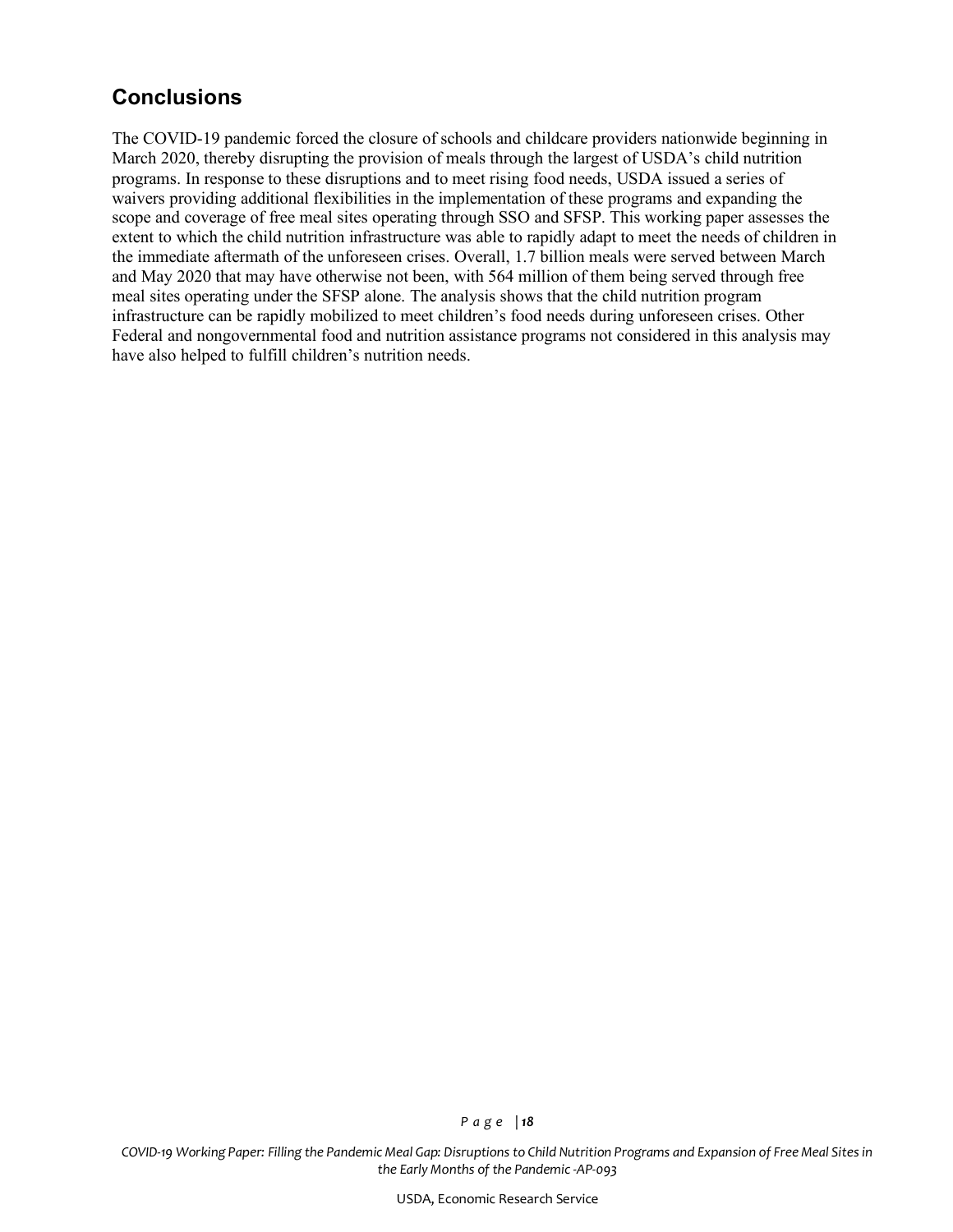### **References**

- Bauer, L., A. Pitts, K. Ruffini, and D.W. Schanzenbach. 2020. "The Effect of Pandemic EBT on Measures of Food Hardship." The Hamilton Project, Brookings Institution, Washington, DC.
- Coleman-Jensen, A., M.P. Rabbitt, C.A. Gregory, and A. Singh. 2020. *Household Food Security in the United States in 2019*, ERR-275, U.S. Department of Agriculture, Economic Research Service.
- Education Week. 2021. "Map: coronavirus and school closures," Education Week, Bethesda, MD.
- Gregory, C., M.P. Rabbitt, and D.C. Ribar. 2015. "The Supplemental Nutrition Assistance Program and Food Insecurity," in *SNAP Matters: How Food Stamps Affect Health and Well-being*, J. Bartfield, C. Gundersen, T. Smeeding, J.P. Ziliak, eds. Palo Alto, CA: Stanford University Press.
- Jablonski, B.B.R., J. Casnovsky, J.K. Clark, R. Cleary, B. Feingold, D. Freedman, S. Gray,X. Romeiko, L.S. Olabisi, M. Torres, A.E. van den Berg, C. Walsh, and C. Wentworth. 2020. "Emergency Food Provision for Children and Families during the COVID‐19 Pandemic: Examples from Five U.S. Cities," *Applied Economic Perspectives and Policy* (43):169-184.
- Jones, J.W. 2021. *COVID-19 Working Paper: Supplemental Nutrition Assistance Program and Pandemic Electronic Benefit Transfer Redemptions during the Coronavirus Pandemic*, COVID-19 Working Paper, AP-089, U.S. Department of Agriculture, Economic Research Service.
- Koné Consulting. 2020. "Pandemic EBT Implementation Documentation Project," Food Research and Action Center, Washington, DC.
- Kinsey, E.W., A.A. Hecht, C.G. Dunn, R. Levi, M.A. Read, C. Smith, P. Niesen, H.K. Seligman, and E.R. Hager. 2020. "School Closures During COVID-19: Opportunities for Innovation in Meal Service," *American Journal of Public Health* (110):1635–1643.
- McLoughlin, G.M., J.A. McCarthy, J.T., McGuirt, C.R. Singleton, C.G. Dunn, and P. Gadhoke. 2020. "Addressing Food Insecurity through a Health Equity Lens: A Case Study of Large Urban School Districts during the COVID-19 Pandemic," *Journal of Urban Health* (97):759-775.
- Parolin, Z., E.K. Lee. 2021. "Large socio-economic, geographic and demographic disparities exist in exposure to school closures," *Nature Human Behavior* (5):522–528.
- Ralston, K., K. Treen, A. Coleman-Jensen, and J. Guthrie. 2017. *Children's Food Security and USDA Child Nutrition Programs*, EIB-174, U.S. Department of Agriculture, Economic Research Service.
- Restrepo, B.J., M.P. Rabbitt, and C.A. Gregory. 2021. "The Effect of Unemployment on Food Spending and Adequacy: Evidence from Coronavirus‐Induced Firm Closures," *Applied Economic Perspectives and Policy* (43):185-204.
- Tiehen, L. 2020. *The Food Assistance Landscape: Fiscal Year 2019 Annual Report*, EIB-218, U.S. Department of Agriculture, Economic Research Service.
- Toossi, S., J.W. Jones, and L. Hodges. 2021. *The Food and Nutrition Assistance Landscape: Fiscal Year 2020 Annual Report*, EIB-227, U.S. Department of Agriculture, Economic Research Service.
- Turner, L., and H.G. Calvert. 2019. "The Academic, Behavioral, and Health Influence of Summer Child Nutrition Programs: A Narrative Review and Proposed Research Policy Agenda," *Journal of the Academy of Nutrition and Dietetics* (119): 972-983.
- <span id="page-18-0"></span>Ziliak, J.P. 2020. "Food Hardship During the COVID-19 Pandemic and Great Recession," *Applied Economic Perspectives and Policy* (43):132-152.

*COVID-19 Working Paper: Filling the Pandemic Meal Gap: Disruptions to Child Nutrition Programs and Expansion of Free Meal Sites in the Early Months of the Pandemic -AP-093*